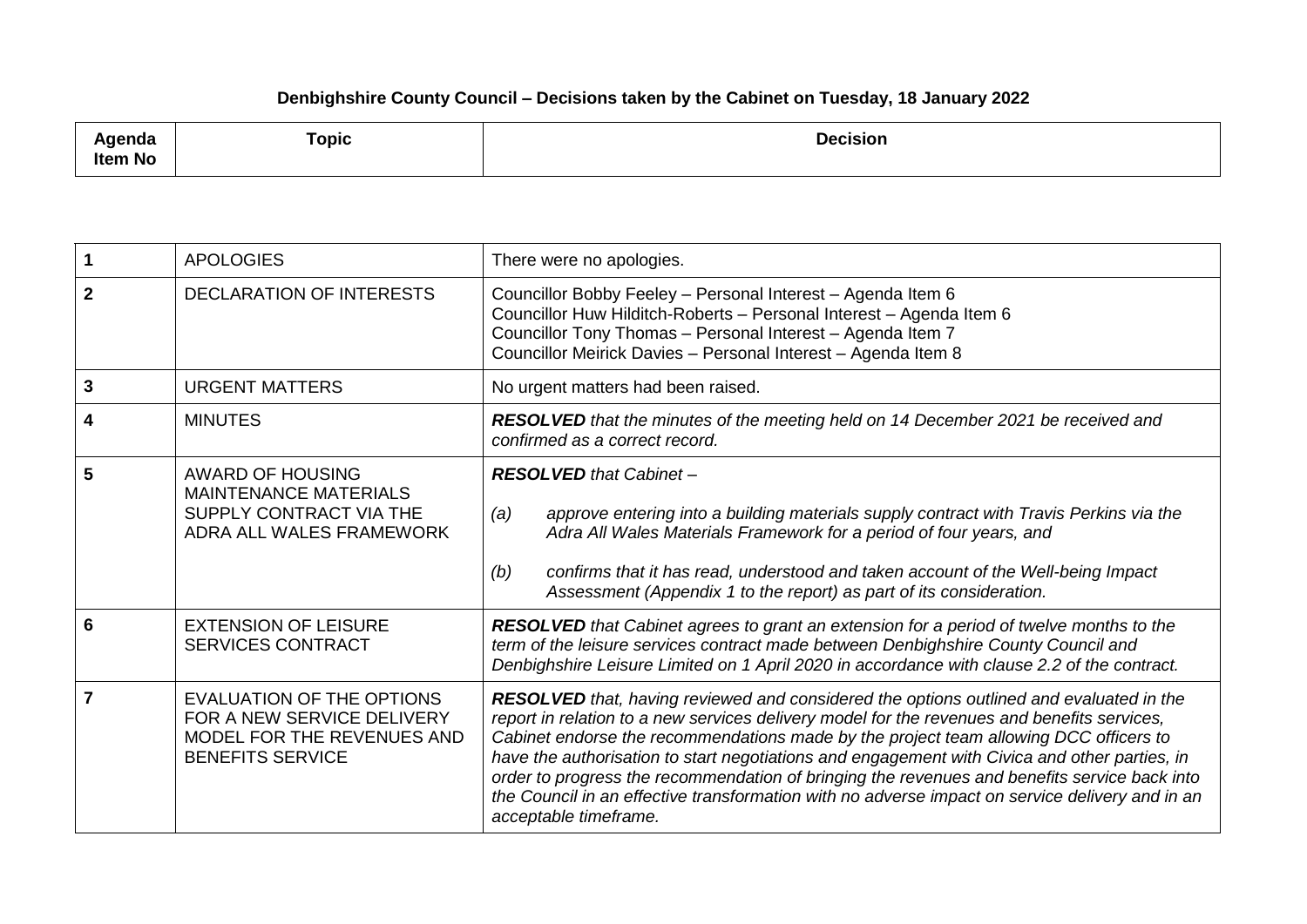## **Denbighshire County Council – Decisions taken by the Cabinet on Tuesday, 18 January 2022**

| <b>\genda</b><br><b>Item No</b> | Горіс | <b>Decision</b><br>the contract of the contract of the contract of the contract of the contract of the contract of the contract of |
|---------------------------------|-------|------------------------------------------------------------------------------------------------------------------------------------|
|                                 |       |                                                                                                                                    |

| 8 | <b>HOUSING RENT SETTING &amp;</b><br>HOUSING REVENUE AND CAPITAL | $RESOLVED that -$                                                                                                                                                                                                                                                                                                                                                         |
|---|------------------------------------------------------------------|---------------------------------------------------------------------------------------------------------------------------------------------------------------------------------------------------------------------------------------------------------------------------------------------------------------------------------------------------------------------------|
|   | <b>BUDGETS 2022/23</b>                                           | the Housing Revenue Account Budget for 2022/23 (Appendix 1 to the report) and the<br>(a)<br>Housing Stock Business Plan (Appendix 2 to the report) be adopted;                                                                                                                                                                                                            |
|   |                                                                  | rents for Council dwellings be increased in accordance with the Welsh Government<br>(b)<br>Policy for Social Housing Rents to an average weekly rent of £97.27 with effect from<br>Monday 4 April 2022;                                                                                                                                                                   |
|   |                                                                  | the additional report (Appendix 3 to the report) on Cost Efficiencies, Affordability and<br>(c)<br>Value for Money be noted, and                                                                                                                                                                                                                                          |
|   |                                                                  | Cabinet confirms that it has read, understood and taken account of the Well-being<br>(d)<br>Impact Assessment (Appendix 4 to the report) as part of its consideration.                                                                                                                                                                                                    |
| 9 | <b>BUDGET 2022/23 - FINAL</b><br><b>PROPOSALS</b>                | <b>RESOLVED</b> that Cabinet -                                                                                                                                                                                                                                                                                                                                            |
|   |                                                                  | (a)<br>notes the impact of the Draft Local Government Settlement 2022/23;                                                                                                                                                                                                                                                                                                 |
|   |                                                                  | supports the proposals outlined in Appendix 1 to the report, and detailed in Section 4 of<br>(b)<br>the report, and recommends them to the full Council in order to finalise the budget for<br>2022/23;                                                                                                                                                                   |
|   |                                                                  | recommends to Council the average Council Tax rise of 2.95% proposed;<br>(c)                                                                                                                                                                                                                                                                                              |
|   |                                                                  | (d)<br>recommends to Council that authority is delegated to the Head of Finance and Property<br>in consultation with the Lead Member for Finance to adjust the use of cash included in<br>the budget proposals by up to £500k if there is movement between the draft and final<br>settlement figures in order to allow the setting of Council Tax in a timely manner, and |